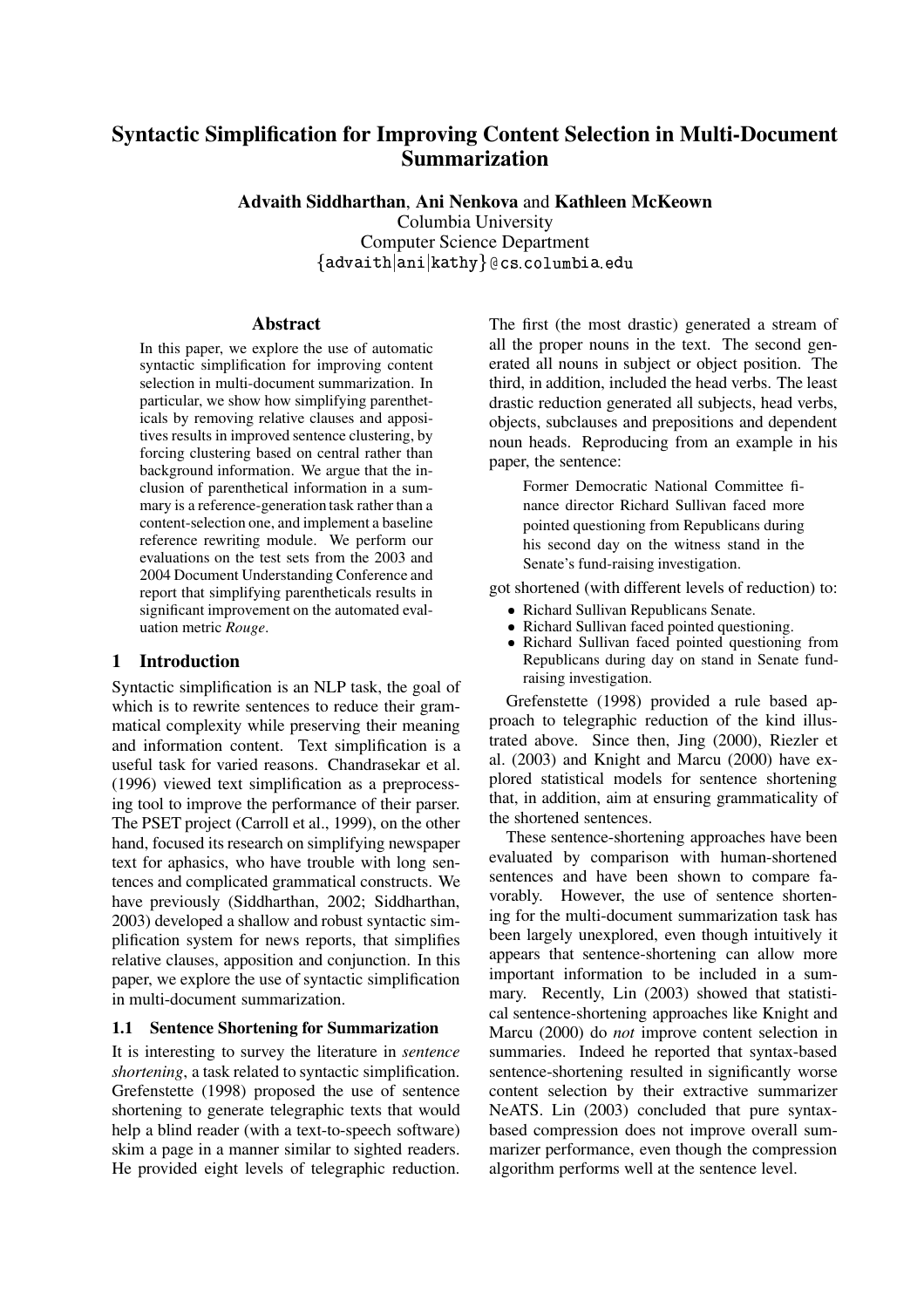#### **1.2 Simplifying Syntax for Summarization**

A problem with using statistical sentenceshortening for summarization is that syntactic form does not always correlate with the importance of the information contained within. As a result, syntactic sentence shortening might get rid of important information that should be included in the summary. In contrast, the syntactic simplification literature deals with syntactic constructs that can be interpreted from a rhetorical perspective. In particular, appositives and non-restrictive relative clauses are considered *parentheticals* in RST (Mann and Thompson, 1988). Their role is to provide background information on entities, and to relate the entity to the discourse. Along with restrictive relative clauses, their inclusion in a summary should ideally be determined by a reference generating module, not a content selector. It is thus more likely that the removal of appositives and relative clauses will impact content-selection than the removal of adjectives and prepositional phrases, as attempted by sentence shortening. It is precisely this hypothesis that we explore in this paper.

#### **1.3 Outline**

We describe our sentence-clustering based summarizer in the next section, including our experiments on using simplification of parentheticals to improve clustering in  $\S 2.1$ . We evaluate our summarizer in  $§$ 3 and then describe our reference regenerator in  $§$ 4. We present a discussion of our approach in  $\S$ 5 and conclude in  $66$ .

## **2 The Summarizer**

We use a sentence-clustering approach to multidocument summarization (similar to *multigen* (Barzilay, 2003)), where sentences in the input documents are clustered according to their similarity. Larger clusters represent information that is repeated more often across input documents; hence the size of a cluster is indicative of the importance of that information. For our current implementation, a representative (simplified) sentence is selected from each cluster and these are incorporated into the summary in the order of decreasing cluster size.

A problem with this approach is that the clustering is not always accurate. Clusters can contain spurious sentences, and a cluster's size might then exaggerate its importance. Improving the quality of the clustering can thus be expected to improve the content of the summary. We now describe our experiments on syntactic simplification and sentence clustering. Our hypothesis is that simplifying parenthetical units (relative clauses and appositives)

will improve the performance of our clustering algorithm, by preventing it from clustering on the basis of background information.

#### **2.1 Simplification and Clustering**

We use *SimFinder* (Hatzivassiloglou et al., 1999) for sentence clustering and its similarity metric to evaluate cluster quality; *SimFinder* outputs similarity values (*simvals*) between 0 and 1 for pairs of sentences, based on word overlap, synonymy and n-gram matches. We use the average of the simvals for each pair of sentences in a cluster to evaluate a quality-score for the cluster. Table 1 below shows the quality-scores averaged over all clusters when the original document set is and is not preprocessed using our syntactic simplification software (described in  $\S 2.2$ ). We use 30 document sets from the 2003 Document Understanding Conference (see \$ 3.1 for description). For each of the experiments in table 1, *SimFinder* produced around 1500 clusters, with an average cluster size beween 3.6 and 3.8.

|                           | Orig  | Simp-Paren | Simp-Conj |
|---------------------------|-------|------------|-----------|
| Av. quality-score         | 0.687 | 0.722      | 0.686     |
| Std. deviation $(\sigma)$ | 0.130 | 0.112      | 0.126     |

Table 1: Syntactic Simplification and Clustering

Table 1 shows that removing parentheticals results in a 5% relative improvement in clustering. This improvement is significant at confidence  $t =$ )+\*, as determined by the *difference in proportions test* (Snedecor and Cochran, 1989). Further, the standard deviation for the performance of the clustering decreases by around 2%. This suggests that removing parentheticals results in better and more robust clustering. As an example of how clustering improves, our simplification routine simplifies:

PAL, which has been unable to make payments on dlrs 2.1 billion in debt, was devastated by a pilots' strike in June and by the region's currency crisis, which reduced passenger numbers and inflated costs.

to:

PAL was devastated by a pilots' strike in June and by the region's currency crisis.

Three other sentences also simplify to the extent that they represent PAL being hit by the June strike. The resulting cluster (with quality score=0.94) is:

- 1. PAL was devastated by a pilots' strike in June and by the region's currency crisis.
- 2. In June, PAL was embroiled in a crippling threeweek pilots' strike.
- 3. Tan wants to retain the 200 pilots because they stood by him when the majority of PAL's pilots staged a devastating strike in June.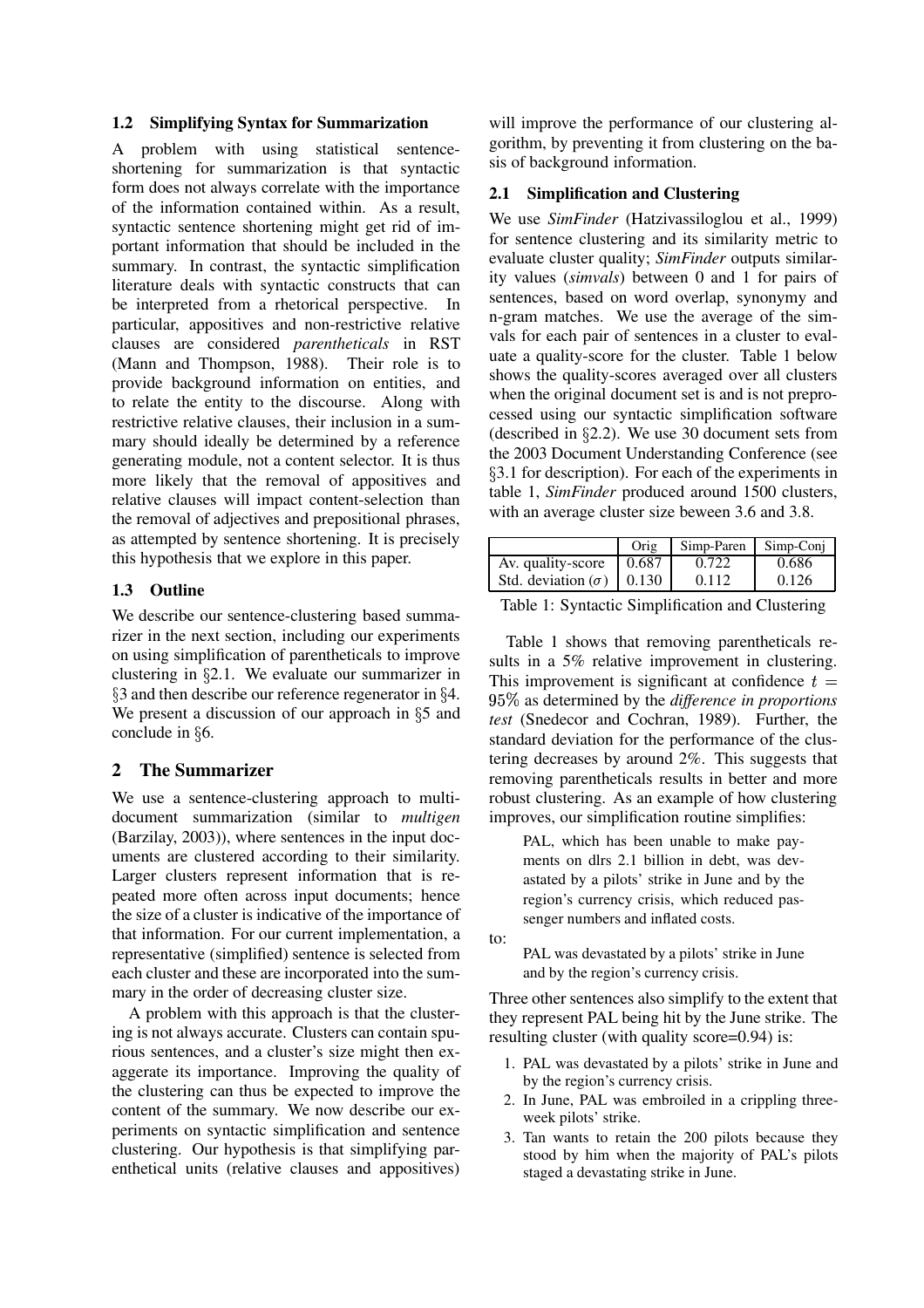4. In June, PAL was embroiled in a crippling threeweek pilots' strike.

On the other hand, splitting conjoined clauses does not appear to aid clustering<sup>1</sup>. This indicates that the improvement from removing parentheticals is not because shorter sentences might cluster better (as *SimFinder* controls for sentence length, this is anyway unlikely). For confirmation, we performed one more experiment—we deleted words at random, so that the average sentence length for the modified input documents was the same as for the inputs with parentheticals removed. This actually made the clustering worse (av. quality score of 0.637), confirming that the improvement from removing parentheticals was not due to reduced sentence length. These results demonstrate that the parenthetical nature of relative clauses and appositives makes their removal useful.

Improved clustering, however, need not necessarily translate to improved content selection in summaries. We therefore also need to evaluate our summarizer. We do this in  $\S$ 3, but first we describe the summarizer in more detail.

#### **2.2 Description of our Summarizer**

Our summarizer has four stages—preprocessing of original documents to remove parentheticals, clustering of the simplified sentences, selecting of one representative sentence from each cluster and deciding which of these selected sentences to incorporate in the summary.

We use our syntactic simplification software (Siddharthan, 2002; Siddharthan, 2003) to remove parentheticals. It uses the LT TTT (Grover et al., 2000) for POS-tagging and simple noun-chunking. It then performs apposition and relative clause identification and attachment using shallow techniques based on local context and animacy information obtained from WordNet (Miller et al., 1993).

We then cluster the simplified sentences with *SimFinder* (Hatzivassiloglou et al., 1999). To further tighten the clusters and ensure that their size is representative of their importance, we post-process them as follows. *SimFinder* implements an incremental approach to clustering. At each incremental step, the similarity of a new sentence to an existing cluster is computed. If this is higher than a threshold, the sentence is added to the cluster. There is no backtracking; once a sentence is added to a cluster, it cannot be removed, even if it is dissimilar to all the

sentences added to the cluster in the future. Hence, there are often one or two sentences that have low similarity with the final cluster. We remove these with a post-process that can be considered equivalent to a back-tracking step. We redefine the criteria for a sentence to be part of the final cluster such that it has to be similar (simval above the threshold) to *all* other sentences in the final cluster. We prune the cluster to remove sentences that do not satisfy this criterion. Consider the following cluster and a threshold of 0.65. Each line consists of two sentence ids (*P[sent id]*) and their simval.

| P37              | P69              | 0.999999999964279  |
|------------------|------------------|--------------------|
| P37              | P <sub>160</sub> | 0.8120098824183786 |
| P37              | P <sub>161</sub> | 0.8910485867563762 |
| P37              | P176             | 0.8971370325713883 |
| P <sub>69</sub>  | P <sub>160</sub> | 0.8120098824183786 |
| P <sub>69</sub>  | P <sub>161</sub> | 0.8910485867563762 |
| P <sub>69</sub>  | P <sub>176</sub> | 0.8971370325713883 |
| P160             | P <sub>161</sub> | 0.2333051325617611 |
| P <sub>160</sub> | P <sub>176</sub> | 0.0447901658343020 |
| P <sub>161</sub> | P176             | 0.7517636285580539 |

We mark all the lines with similarity values below the threshold (in bold font). We then remove as few sentences as possible such that these lines are excluded. In this example, it is sufficient to remove  $P160$ . The final cluster is then:

| P37              | P69  | 0.999999999964279  |
|------------------|------|--------------------|
| P37              | P161 | 0.8910485867563762 |
| P37              | P176 | 0.8971370325713883 |
| P69              | P161 | 0.8910485867563762 |
| P69              | P176 | 0.8971370325713883 |
| P <sub>161</sub> | P176 | 0.7517636285580539 |

The result is a much tighter cluster with one sentence less than the original. This pruning operation leads to even higher similarity scores than those presented in table 1.

Having pruned the clusters, we select a representative sentence from each cluster based on *tf\*idf*. We then incorporate these representative sentences into the summary in decreasing order of their cluster size. For clusters with the same size, we incorporate sentences in decreasing order of *tf\*idf*. Unlike *multigen* (Barzilay, 2003), which is generative and constructs a sentence from each cluster using information fusion, we implement extractive summarization and select one (simplified) sentence from each cluster. We discuss the scope for generation in our summarizer in  $\S 4$  and  $\S 6$ .

# **3 Evaluation**

We present two evaluations in this section. Our system, as described in the previous section, was entered for the DUC'04 competition. We describe how it fared in  $\S 3.3$ . We also present an evaluation over a larger data set to show that syntactic simplification of parenthetical units significantly improves

<sup>&</sup>lt;sup>1</sup>In this example, splitting subordination helps as sentence 3 yields *the majority of PAL's pilots staged a devastating strike in June.* However, averaged over the entire DUC'03 data set, there is no net improvement from splitting conjunction.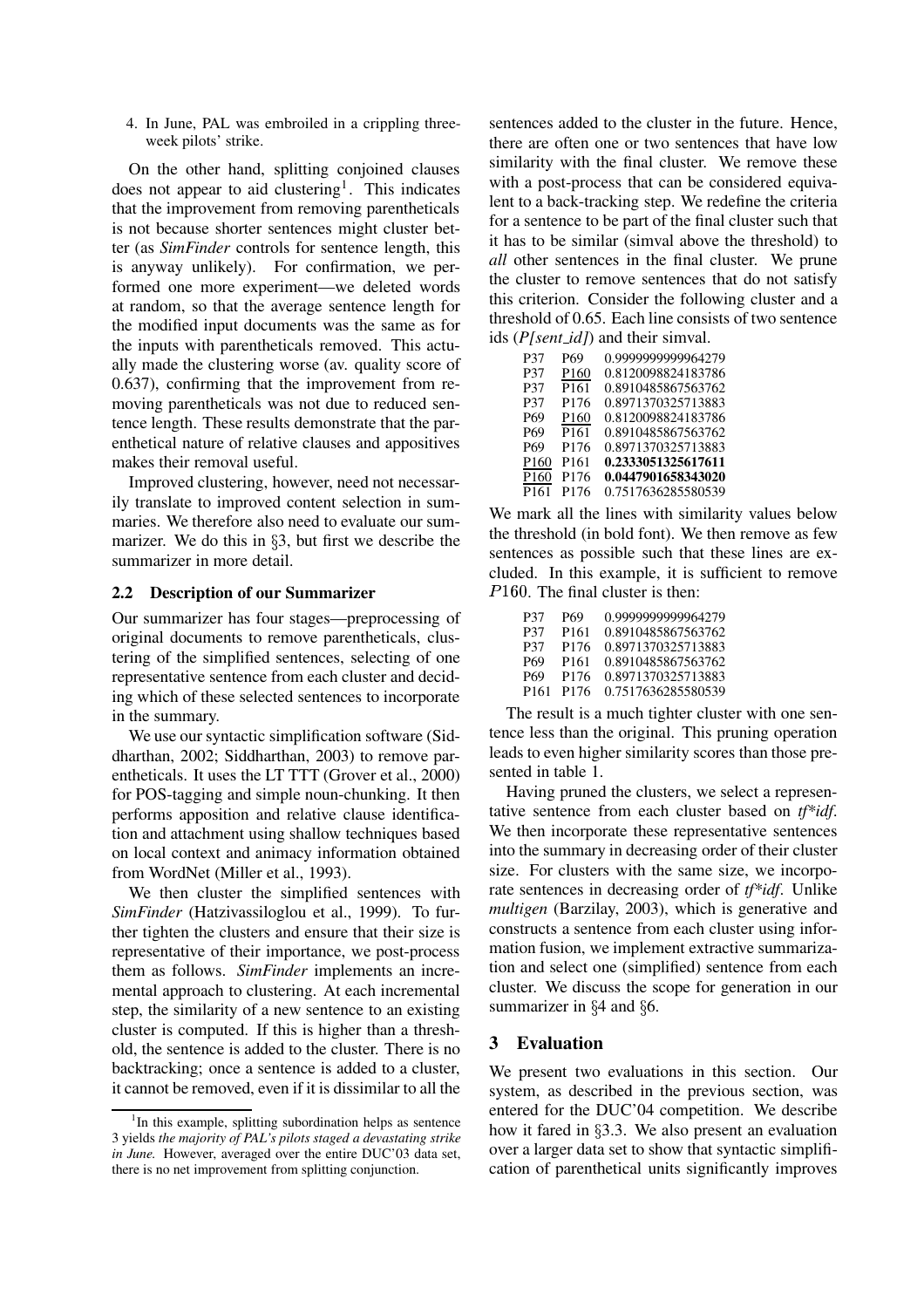content selection  $(\S 3.4)$ . But first, we describe our data  $(\S 3.1)$  and the evaluation metric *Rouge* ( $\S 3.2$ ).

### **3.1 Data**

The Document Understanding Conference (DUC) has been run annually since 2001 and is the biggest summarization evaluation effort, with participants from all over the world. In 2003, DUC put special emphasis on the development of automatic evaluation methods and also started providing participants with multiple human-written models needed for reliable evaluation. Participating generic multidocument summarizers were tested on 30 eventbased sets in 2003 and 50 sets in 2004, all 80 containing roughly 10 newswire articles each. There were four human-written summaries for each set, created for evaluation purposes. In DUC'03, the task was to generate 100 word summaries, while in DUC'04, the limit was changed to 665 bytes.

### **3.2 Evaluation Metric**

We evaluated our summarizer on the DUC test sets using the *Rouge* automatic scoring metric (Lin and Hovy, 2003). The experiments in Lin and Hovy (2003) show that among n-gram approaches to scoring, *Rouge-1* (based on unigrams) has the highest correlation with human scores. In 2004, an additional automatic metric based on longest common subsequence was included (*Rouge-L*), that aims to overcome some deficiencies of *Rouge-1*, such as its susceptibility to ungrammatical keyword packing by dishonest summarizers<sup>2</sup>. For our evaluations, we use the *Rouge* settings from DUC'04: stop words are included, words are Porter-stemmed, and all four human model summaries are used.

# **3.3 DUC'04 Evaluation**

We entered our system as described above for the DUC'04 competition. There were 35 entries for the generic summary task, including ours. At 95% confidence levels, our system was significantly superior to 23 systems and indistinguishable from the other 11 (using *Rouge-L*). Using *Rouge-1*, there was one system that was significantly superior to ours, 10 that were indistinguishable and 23 that were significantly inferior. We give a few *Rouge* scores from DUC'04 in figure 2 below for comparison purposes. The 95% confidence intervals for our summarizer are +-0.0123 (*Rouge-1*) and +-0.0130 (*Rouge-L*).

#### **3.4 Benefits from Syntactic Simplification**

Table 3 below shows the *Rouge-1* and *Rouge-L* scores for our summarizer when the text is and is not simplified to remove parentheticals. The data

| Summarizer               | Rouge-1 | Rouge-L |
|--------------------------|---------|---------|
| Our Summarizer           | 0.3672  | 0.3804  |
| <b>Best Summarizer</b>   | 0.3822  | 0.3895  |
| Median Summarizer        | 0.3429  | 0.3538  |
| Worst Summarizer         | 0.2419  | 0.2763  |
| Av. of Human Summarizers | 0.4030  | 0.4202  |

Table 2: Rouge Scores for DUC'04 competition.

for this evaluation consists of the 80 document sets from DUC'03 and DUC'04. We did not use data from previous years as these included only one human model-summary and *Rouge* requires multiple models to be reliable.

| Summarizer             |        | Rouge- $1 \mid$ Rouge-L |
|------------------------|--------|-------------------------|
| With simplification    | 0.3608 | 0.3839                  |
| Without simplification | 0.3398 | 0.3643                  |

Table 3: Rouge Scores for DUC'03 and '04 data.

The improvement in performance when the text is preprocessed to remove parenthetical units is significant at 95% confidence limits. When compared to the 34 other participants of DUC'04, the simplification step raises our clustering-based summarizer from languishing in the bottom half to being in the top third and statistically indistinguishable from the top system at 95% confidence (using *Rouge-L*).

# **4 Reference Regeneration**

As the evaluations above show, preprocessing text with syntactic simplification significantly improves content selection for our summarizer. This is encouraging; however, our summarizer, as describe so far, generates summaries that contain no parentheticals (appositives or relative clauses), as these are removed from the original texts prior to summarization. We believe that the inclusion of parenthetical information about entities should be treated as a reference generation task, rather than a content selection one. Our analysis of human summaries suggests that people select parentheticals to improve coherence and to aid the hearer in identifying referents and relating them to the discourse. A complete treatment of parentheticals in reference regeneration in summaries is beyond the scope of this paper, the emphasis of which is content-selection, rather than coherence. We plan to address this issue elsewhere; in this paper, we restrict ourselves to describing a baseline approach to incorporating parentheticals in regenerated references to people in summaries.

### **4.1 Including Parentheticals**

Our text-simplification system (Siddharthan, 2003) provides us with with a list of all relative clauses, appositives and pronouns that attach to/co-refer

 $2^2$ More detail on the Rouge evaluation metrics can be obtained online from http://www.isi.edu/~cyl/papers/ROUGE-Working-Note-v1.3.1.pdf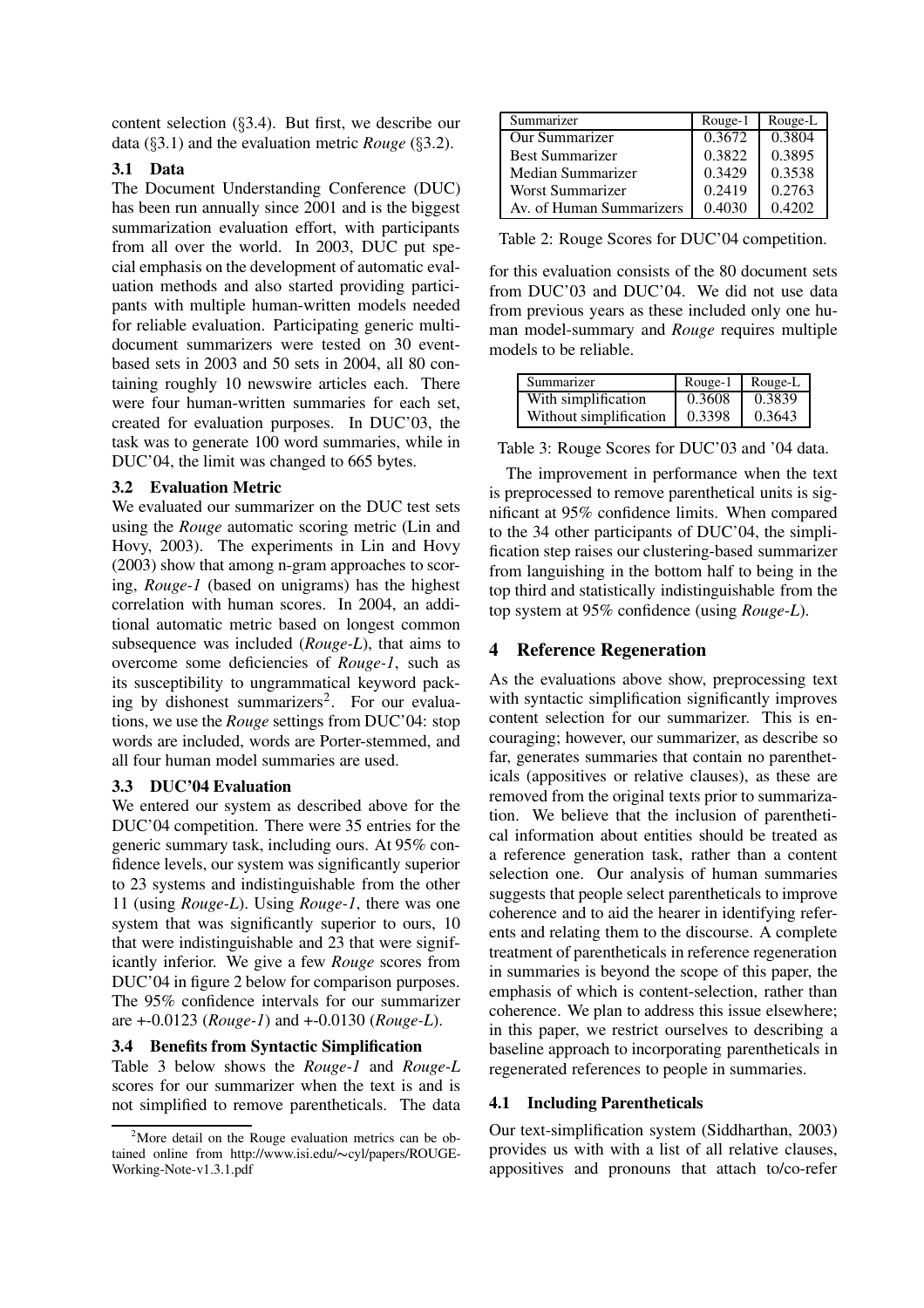with every entity. We used a named entity tagger (Wacholder et al., 1997) to collect all such information for every person. The processed references to the same people across documents were aligned using the named entity tagger canonic name, resulting in tables similar to those shown in figure 1.

### **Abdullah Ocalan**

*APW19981106.1119:* [IR] Abdullah Ocalan; [AP] leader of the outlawed Kurdistan Worker 's Party; [CO] Ocalan;

*APW19981104.0265:* [IR] Kurdish rebel leader Abdullah Ocalan; [RC] who is wanted in Turkey on charges of heading a terrorist organization; [CO] Ocalan; [RC] who leads the banned Kurdish Workers Party , or PKK , which has been fighting for Kurdish autonomy in Turkey since 1984; [CO] Ocalan; [CO] Ocalan; [CO] Ocalan;

*APW19981113.0541:* [IR] Abdullah Ocalan; [AP] leader of Kurdish insurgents; [RC ] who has been sought for years by Turkey; [CO] Ocalan; [CO] Ocalan; [CO] Ocalan; [PR] He; [CO] Ocalan; [CO] Ocalan; [PR] his; [CO] Ocalan; [CO] Ocalan; [CO] Ocalan; [PR] his; [CO] Ocalan; [CO] Ocalan; [AP] a political science dropout from Ankara university in 1978;

*APW19981021.0554:* [IR] rebel leader Abdullah Ocalan; [PR] he; [CO] Ocalan;

Figure 1: Example information collected for entities in the input. The canonic form of the named entity is shown in bold and the input article id in italic. IR stands for "initial reference", CO for subsequent noun co-reference, PR for pronoun reference, AP for apposition and RC for relative clause.

We automatically post-edited our summaries using a modified version of the module described in Nenkova and McKeown (2003). This module normalizes references to people in the summary, by introducing them in detail when they are first mentioned and using a short reference for subsequent mentions; these operations were shown to improve the readability of the resulting summaries.

Nenkova and McKeown (2003) avoided including parentheticals due to both the unavailability of fast and reliable identification and attachment of appositives and relative clauses, and theoretical issues relating to the selection of the most suitable parenthetical unit in the new summary context. In order to ensure a balanced inclusion of parenthetical information in our summaries, we modified their initial approach to allow for including relative clauses and appositives in initial references.

We made use of two empirical observations made by Nenkova and McKeown (2003) based on hu-

man summaries: a first mention is very likely to be modified in some way (probability of 0.76), and subsequent mentions are very unlikely to be postmodified (probability of 0.01–0.04). We therefore only considered incorporating parentheticals in first mentions. We constructed a set consisting of appositives and relative clauses from initial references in the input documents and an empty string option (for the example in figure 1, the set would be  $\{$  "leader of the outlawed Kurdistan Worker's Party", "who is wanted in Turkey on charges of heading a terrorist organization"," leader of Kurdish insurgents", "who has been sought for years by Turkey",  $\epsilon$ }). We then selected one member of the set randomly for inclusion in the initial reference. A more sophisticated approach to the treatment of parentheticals in reference regeneration, based on lexical cohesion constraints, is currently underway.

### **4.2 Evaluation**

We repeated the evaluations on the 80 document sets from DUC'03 and DUC'04, using our simplification+clustering based summarizer with the reference regeneration component included. The results are shown in the table below. At 95% confidence, the difference in performance is not significant.

| Summarizer                | Rouge-1 | Rouge-L |
|---------------------------|---------|---------|
| Without reference rewrite | 0.3608  | 0.3839  |
| With reference rewrite    | 0.3599  | 0.3854  |

Table 4: Rouge scores for DUC'03 and '04 data.

This is an interesting result because it suggests that rewriting references does not adversely affect content selection. This might be because the extra words added to initial references are partly compensated for by words removed from subsequent references. In any case, the reference rewriting can significantly improve readability, as shown in the examples in figures 2 and 3. We are also optimistic that a more focused reference rewriting process based on lexical-cohesive constraints and information-theoretic measures can improve *Rouge* content-evaluation scores as well as summary readability.

### **5 Surface Analysis of Summaries**

Table 5 compares the average sentence lengths of our summaries (after reference rewriting) with those of the original news reports, human (model) summaries and machine summaries generated by the participating summarizers at DUC'03 and '04.

These figures confirm various intuitions about human vs machine-generated summaries—machine summaries tend to be based on sentence extraction;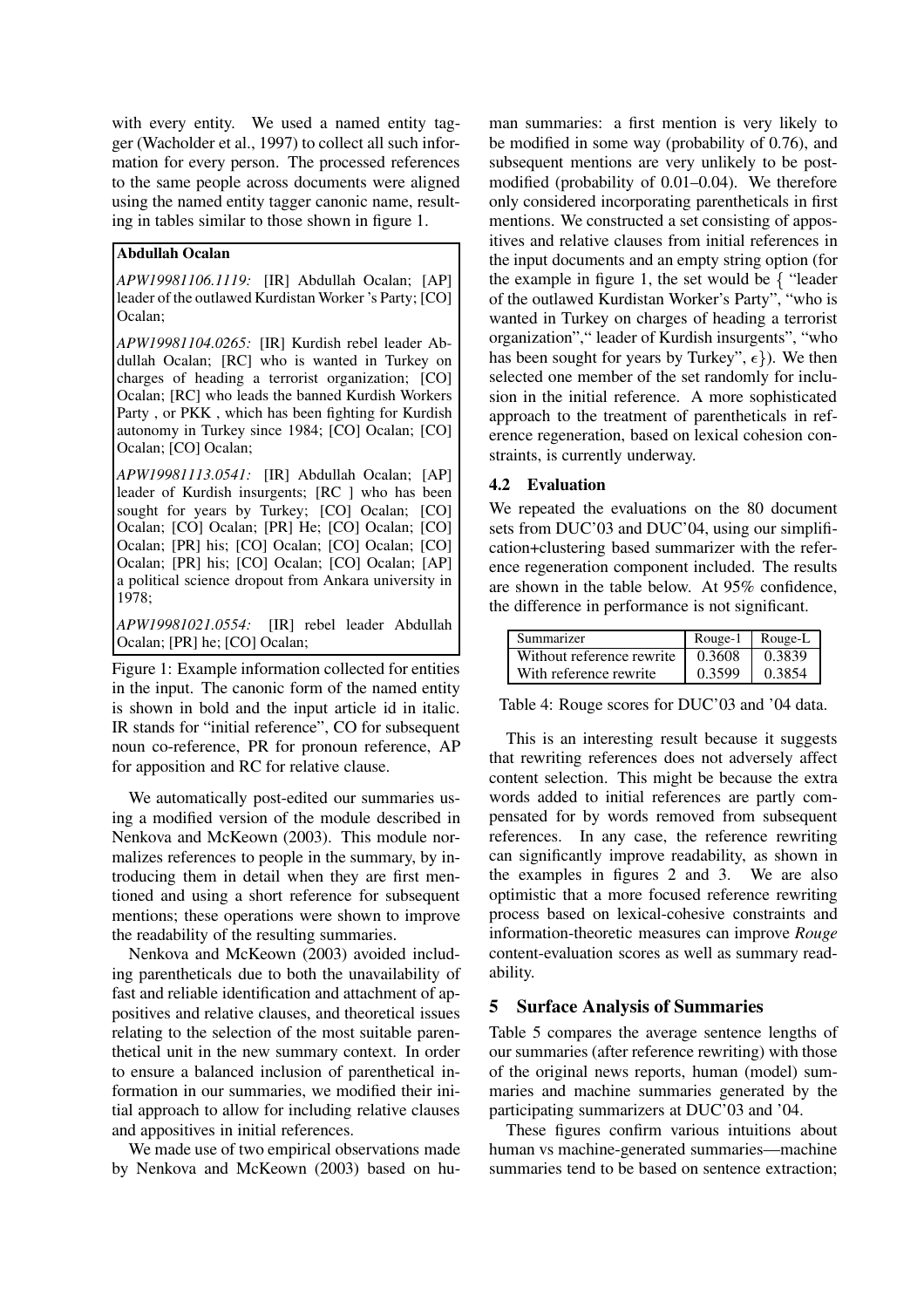### **Before:**

Pinochet was placed under arrest in London Friday by British police acting on a warrant issued by a Spanish judge. Pinochet has immunity from prosecution in Chile as a senator-for-life under a new constitution that his government crafted. Pinochet was detained in the London clinic while recovering from back surgery. **After:**

Gen. Augusto Pinochet, the former Chilean dictator, was placed under arrest in London Friday by British police acting on a warrant issued by a Spanish judge. Pinochet has immunity from prosecution in Chile as a senator-for-life under a new constitution that his government crafted. Pinochet was detained in the London clinic while recovering from back surgery.

Figure 2: First three sentences from a machine generated summary before/after reference regeneration.

many have an explicitly encoded preference for long sentences (assumed to be more informative); humans tend to select information at a sub-sentential level. As a result, human summaries contain on average shorter sentences than the original, while machine summaries contain on average longer sentences than the original. Interestingly, our summarizer, like human summarizers, generates shorter sentences than the original news text.

| <b>News</b> | Human            | Other Machine    | Our)      |
|-------------|------------------|------------------|-----------|
| Reports     | <b>Summaries</b> | <b>Summaries</b> | Summaries |
| 21.43       | 17 43            |                  | 19.16     |

Table 5: Av. sentence lengths in 80 document sets from DUC'03 and '04.

Equally interesting is the distribution of parentheticals. The original news reports contain on average one parenthetical unit (appositive or relative clause) every 3.9 sentences. The machine summaries contain on average one parenthetical every 3.3 sentences. On the other hand, human summaries contain only one parenthetical unit per 8.9 sentences on average.

In other words, human summaries contain fewer parenthetical units per sentence than the original reports; this appears to be a deliberate attempt at including more events and less background information in a summary. Machine summaries tend to contain on average more parentheticals than the original reports. This is possibly an artifact of the preference for longer sentences, but the data suggests that 100 word machine summaries use up valuable space by presenting unnecessary background information.

Our summaries contain one parenthetical unit every 10.0 sentences. This is closer to human summaries than to the average machine summary, again suggesting that our approach of treating the inclu-

#### **Before:**

Turkey has been trying to form a new government since a coalition government led by Yilmaz collapsed last month over allegations that he rigged the sale of a bank. Ecevit refused even to consult with the leader of the Virtue Party during his efforts to form a government. Ecevit must now try to build a government. Demirel consulted Turkey's party leaders immediately after Ecevit gave up.

#### **After:**

Turkey has been trying to form a new government since a coalition government led by Prime Minister Mesut Yilmaz collapsed last month over allegations that he rigged the sale of a bank. Premier-designate Bulent Ecevit refused even to consult with the leader of the Virtue Party during his efforts to form a government. Ecevit must now try to build a government. President Suleyman Demirel consulted Turkey's party leaders immediately after Ecevit gave up.

Figure 3: First four sentences from another machine summary before/after reference regeneration.

sion of parentheticals as a reference generation task is justified.

# **6 Conclusions and Future Work**

We have demonstrated that simplifying news reports by removing parenthetical information results in better sentence clustering and consequently better summarization. We have further demonstrated that using a reference rewriting module to introduce parentheticals as a post-process does not significantly affect the score on an automated contentevaluation metric; indeed we believe that a more sophisticated rewriting module might indeed improve performance on content selection. In addition, the summaries produced by our summarizer closely resemble human summaries in surface features such as average sentence length and the distribution of relative clauses and appositives.

The results in this paper might be useful to generative approaches to summarization. It is likely that the improved clustering will make operations like information fusion (Barzilay, 2003; Dalianis and Hovy, 1996) within clusters more reliable. We plan to examine whether this is indeed the case.

We feel that the performance of our summarizer is encouraging (it performs at 90% of human performance as measured by *Rouge*) as it is conceptually very simple—it selects informative sentences from the largest clusters and does not contain any theoretically inelegant optimizations, such as excluding overly long or short sentences.

Our approach of extracting out parentheticals as a pre-process also provides a framework for reference rewriting, by allowing the summarizer to select